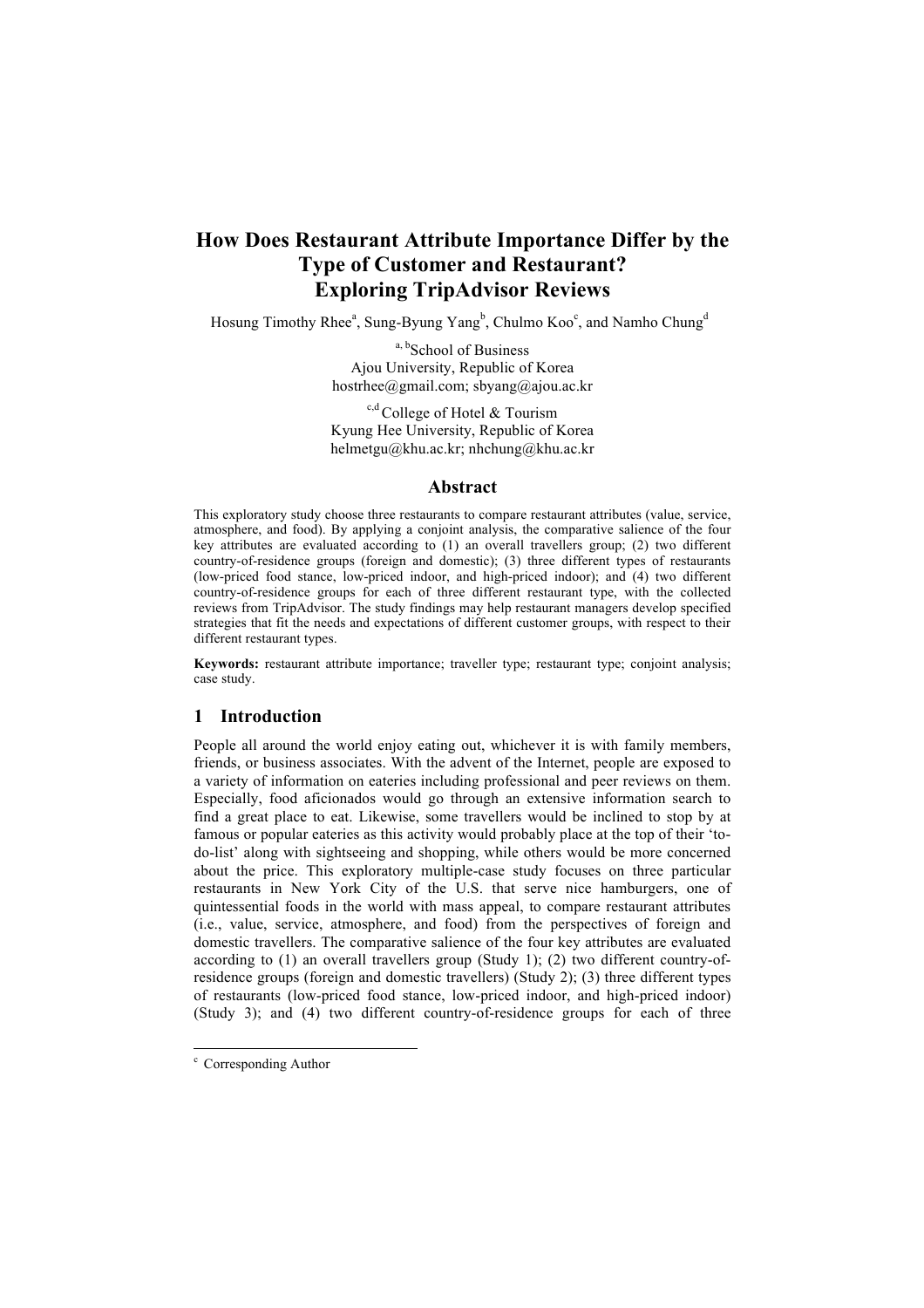different restaurant type (Study 4). The data are collected during the year of 2013 from TripAdvisor, a global leading travel review websites. Using a conjoint analysis, a method to decompose an overall rating into four sub-categorical attribute values, this study tries to reveal how restaurant attribute importance differs by the type of customer group as well as restaurant. Based on the results of the four combined studies and their discussions, some meaningful propositions will be suggested for future empirical studies. The study findings and provided propositions may help restaurant managers develop specified strategies that fit the needs and expectations of different customer groups, with respect to their different restaurant types.

## **2 Literature Review**

### **2.1 Restaurant Research Using a Conjoint Analysis**

A conjoint analysis has not been widely used in the studies for restaurant service and dining. Among few studies, Becker-Suttle, Weaver, & Crawford-Welch (1994) conducted a pilot study on two different age segmentations (senior citizens and nonsenior citizens) regarding customers' expectations on full service restaurant dining experience. Differences were found between two age groups in some attributes, but not all the attributes. Dube, Renaghan, & Miller (1994) developed 16 restaurant dining scenarios consisting of seven attributes and two levels for each attribute. Using a conjoint analysis, they investigated the relative importance of restaurant service attributes that impact consumers' repeat-purchase intention. As a result, pleasure and business purpose experiences generated different preferences by consumers. For both groups, the tasty food and attentive server attribute were, in respective order, the most important factors for their revisit intentions. However, for pleasure occasions, helpful server, atmosphere, and consistent food, in respective order, were next important factors. For business occasions, atmosphere, consistent food, and then helpful server were next three important factors, respectively. Alan (2001) designed an experiment to explore the trade-off between the service quality and price regarding the restaurant dining experience. He constructed nine hypothetical scenarios involving the three levels of the service quality (equivalent of five-star hotel service, regular restaurant service, and fast food service) and the three levels of the price for a lunch set (\$30, \$70, and \$180). Potential customers were asked what combinational levels of restaurants' service quality and price they rather prefer by ranking each scenario. A conjoint analysis on the interview questionnaire revealed the relative importance of price was greater than the same of service quality. However, the application of demographic data produced an interesting outcome. Although both female and male customers considered the price to be more important than the service quality, the difference between two attributes was much smaller for the females. Such prior research found that restaurant attribute importance differs by the various type of customer group, but most of the findings were from a survey methods, which leads to a lack of research focusing on traveller's online ratings (not answers from a survey), through which a more natural and truthful interpretation could be conveyed. Therefore, this study is to fill this gap by relying on customers' online ratings.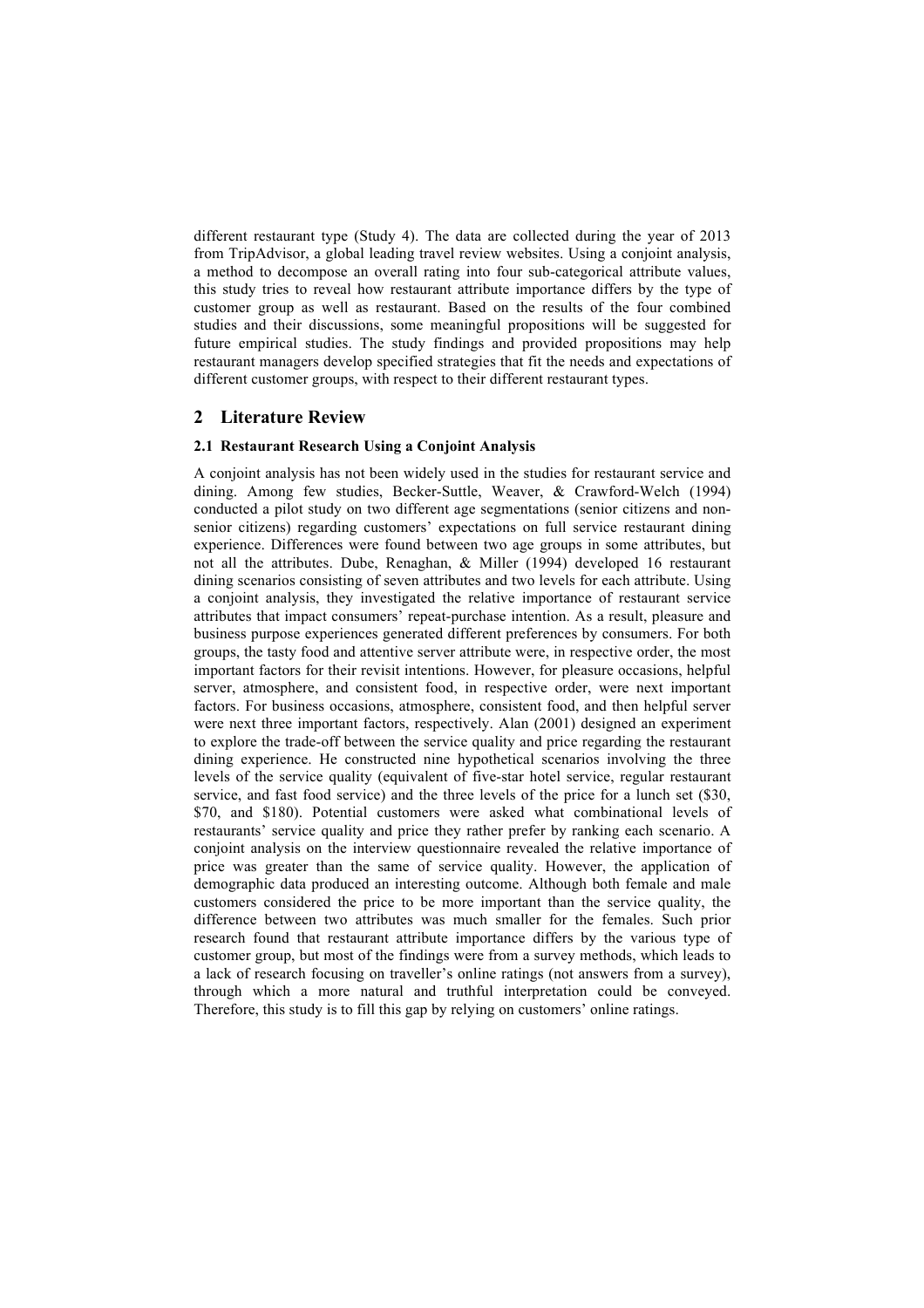#### **2.2 Restaurant Attributes**

Among a variety of restaurant attributes identified and validated from extant research, four attributes (i.e., value, service, atmosphere, and food) were adopted in the study.

**Value**. Value is such a broad term, yet people instinctively associate it with the price one has to pay to obtain a product or service. It is a net benefit customers can gain after total costs incurred. Within the total costs, there are many variables one could perceive depending on personal preferences on which attributes are more important to self. In a restaurant dining experience, one customer could place the utmost importance on the price and quick and attentive service, while the other customer could stress on the quality of food and atmosphere of the premise in deciding whether they received good value for their money spent. Even if the customers feel the price is on a high side, if they realize they are getting good quality of food and service, they could feel they are receiving a good value for the money. Naturally, people who perceived to receive greater value for the money would feel more satisfaction than ones felt otherwise. Another aspect involves a competition. Consumers would compare one's value with competitors' and decide whether they received good value or not. Consumers' future intention and behaviour could be impacted by their perception of value in the present situation.

**Service**. Ladhari, Brun, & Morales (2008) categorized 29 items into five dimensions (tangibles, reliability, responsiveness, assurance, and empathy) to represent the perceived service quality for restaurants. The tangibles dimension deals with the customers' detection of the restaurant's appearance, cleanliness, comfortable seating area, and attractive and legible menu. The reliability measures the restaurant's dependable operation whether the ordered food correctly served on time and any mistakes are corrected without delay. The staff's attentiveness and expeditious action in serving customers are the focus of the responsiveness, whereas the servers' detailed knowledge of the menu items as well as their professional mannerism in answering customers' inquiries are the main element of the assurance. The employees' sensitivity in sincerely caring for customers' needs and wants is assessed by the empathy. All 29 items have statistically significant effects on both positive and negative emotions of consumers that would determine their satisfaction level, which in turn, would influence whether customers would recommend the restaurant to others, become a loyal patron, and spend more money on the menu.

**Atmosphere**. Atmosphere pertains to a surrounding area and its overall quality including cleanliness and comfortableness. The interior design of the premise could evoke certain emotions from consumers that would positively affect their purchasing behaviour. The elements (music, lighting, colour, and scent) that would stimulate a human's five major sensing organs are part of the atmospheric environment. These elements have a significant impact of consumers, emotions, attitudes, and behaviour. Customers inside the restaurant could be pleased or aroused by the restaurant's atmosphere or completely turned off by it. People could not return to the restaurant due to dismal atmospheric conditions. In the research by Liu & Jang (2009) on upscale restaurants, music, aroma, temperature, and the employees' appearance showed statistically significant relationship with the customers' emotions, which in turn would affect the future behavioural intentions.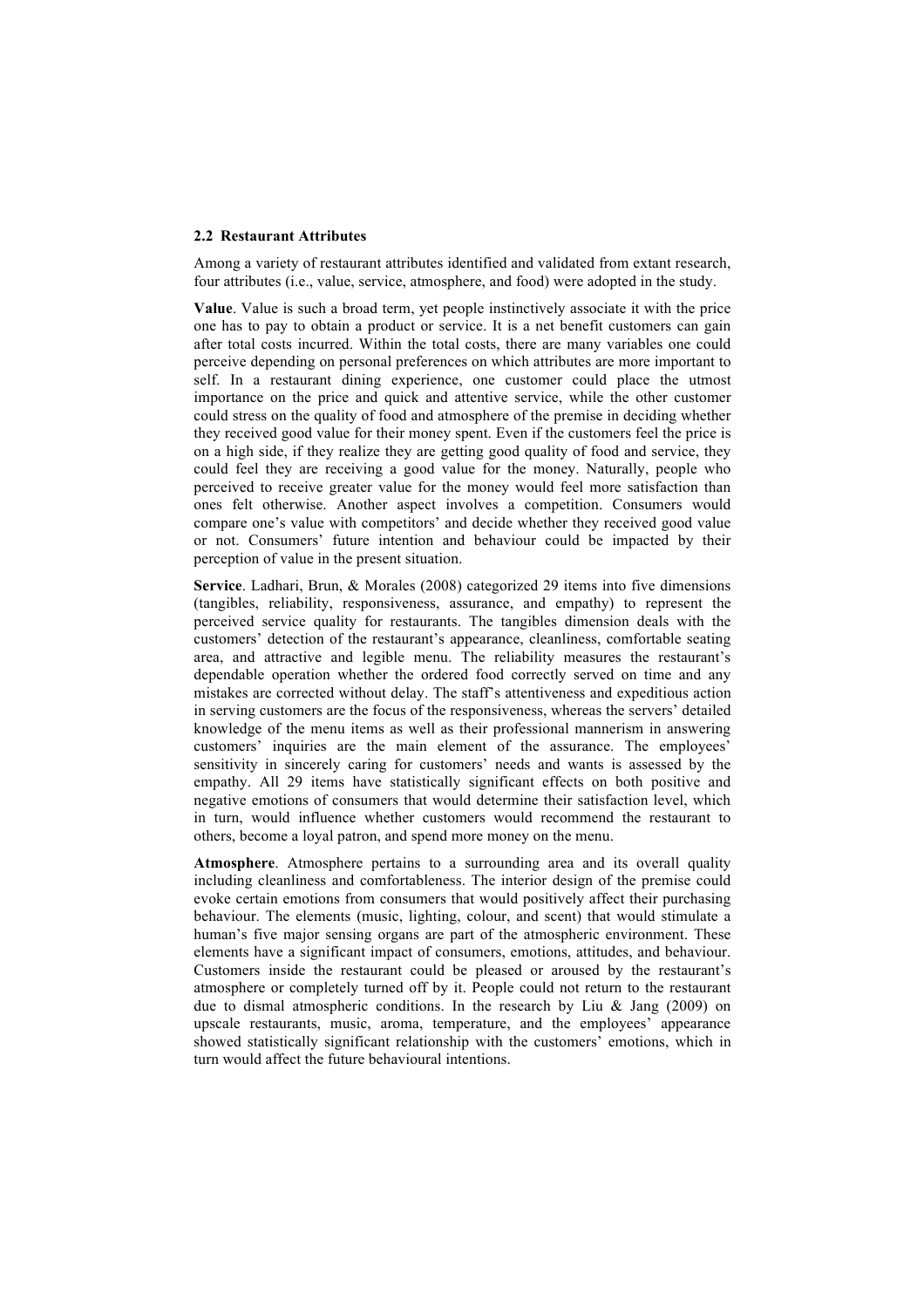**Food**. The term 'food quality' is such a general concept that lacks precise information. An inquiry of more detailed attributes within the term could suggest meaningful information. Kivela, Inbakaran, & Reece (1999) realized the importance of this problem and recommended presentation, tastiness, menu item variety, and temperature as critical sub-attributes that would contribute toward influencing the diners' satisfaction and return possibility. Healthy options and freshness are other two attributes mentioned by them to be parts of the food quality attribute. In conducting a survey questionnaire on 300 patronages of five mid to upper scale restaurants located in the Midwest and eastern part of the U.S., the results indicated that presentation, taste and temperature, in respective order, had significant impacts on customer satisfaction, whereas healthy options replaced temperature in influencing return intentions (Namkung & Jang, 2007).

## **3 Research Methodology**

This research follows the format of exploratory multiple-case studies, encompassing three eateries located in New York City, the U.S. Shake Shack (SS), Burger Joint (BJ), and The Spotted Pig (TSP) were selected because their main dish is a hamburger (cheeseburger), a quintessential food in the world, of which the price is generally economical to appeal to the mass. In addition, the set-up for each eatery is different from one another as SS is large-sized food stance located in the middle of the park; BS is a small-sized fast-food type restaurant located inside the midtown hotel; and TSP is a stand-alone, full-scale restaurant with a full-service wait staff. Furthermore, the signature burgers' (cheeseburgers) price differentiation is apparent among three eateries. Employing the information from the 'restaurants travellers recommend' section of Tripadvisor website, the importance values of four attributes (value, service, atmosphere, and food) are calculated using a conjoint analysis. A conjoint analysis is a de-compositional statistical method to examine the values of each attributes based on the overall ratings or rankings of each combination of attributes. This method portrays a real-life situation of consumers' mind-set when selecting a particular product or service because consumers usually evaluate a product or service as a whole instead of scrutinizing each of its attributes and summing them up to arrive at a conclusive rating. For this research, travellers' reviews on three eateries, expressed in the numerical ratings (i.e., integer) of one through five (i.e., one being the lowest and five being the highest scores), are de-composed into four attribute categories (value, service, atmosphere, and food) with one overall rating. By applying the scores of these five categories into a conjoint analysis, the importance value of each attribute is generated. Greater the importance value of attribute is, greater a traveller considers that attribute in providing an optimum rating for an eatery/restaurant. In other words, from the eatery/restaurant perspective, management should carefully control the combination values of four attributes in order to maintain the most favourable total part-worth values with consistency.

### **4 Data Collection**

The data for three restaurants were collected from Tripadvisor.com, a global leader in online travel sites, through a data parsing technique. Since the data covers one year period from January 1, 2013 to December 31, 2013, any possible biased reviews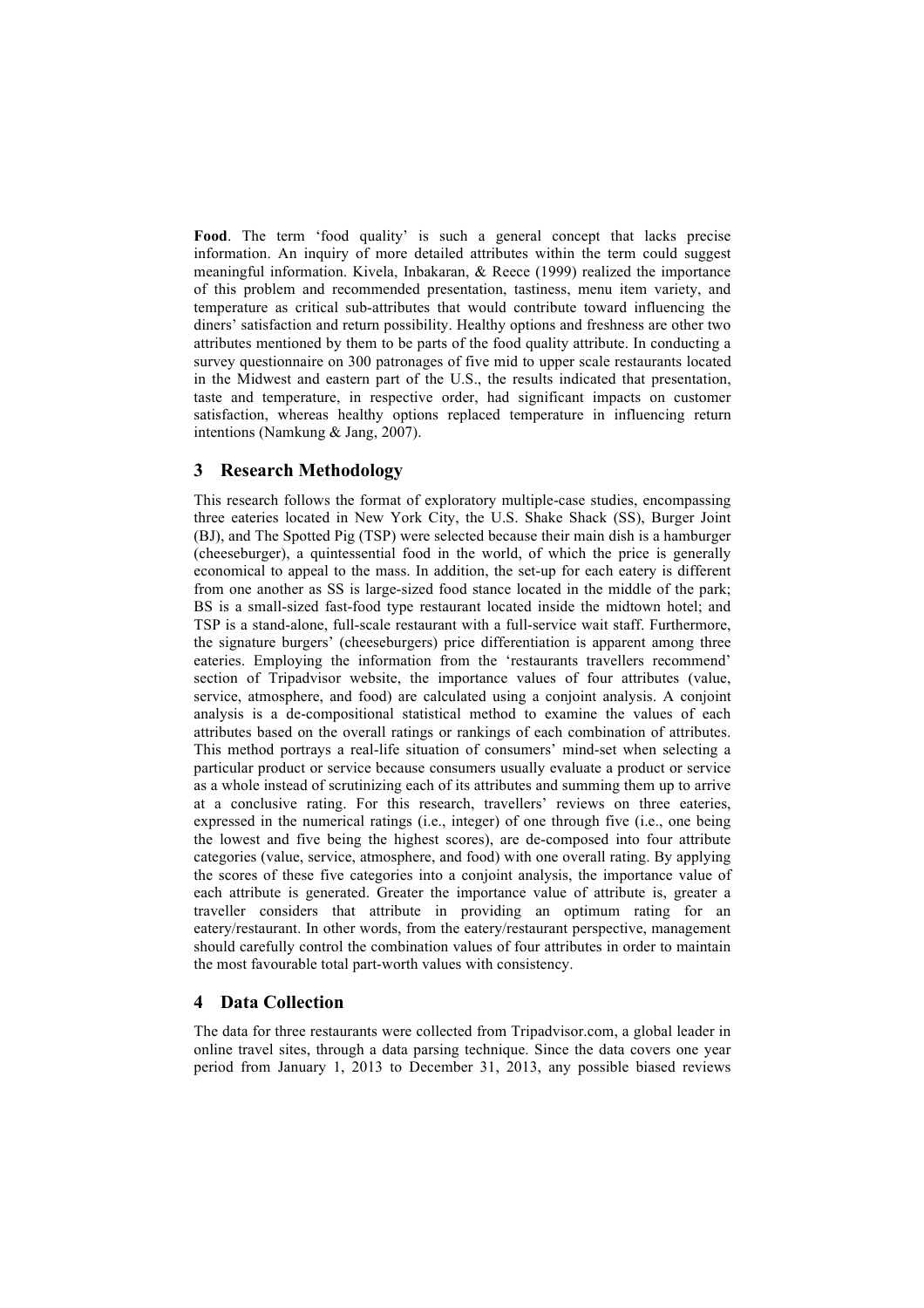resulting from seasonal factors could be minimized. The total of 471 reviews of which 212, 131, and 128 belong to SS, BG, and TSP respectively was qualified for the research after the data purification process. In diving the data set into two groups (domestic and foreign travellers), the tallies of domestic travellers for SS, BG, and TSP are 76, 51, and 41, and the same of foreign travellers are 136, 80, and 87 in a succeeding manner. The results of a conjoint analysis and propositions developed are not included in the current manuscript because analysis is still in the process of being completed.

## **5 Conclusion**

The findings from the study are expected to contribute to both academy and practice. First of all, restaurant management is able to evaluate importance of each attribute. By comparing total importance with importance of each attribute, restaurant management could efficiently allocate resources. Restaurant managers must realize foreign and domestic travellers emphasize different attributes when dining. Second, a conjoint analysis was used on voluntary data (restaurant customers willingly expressing their opinions) for evaluation of the four attributes (value, service, atmosphere, and food) of restaurants. Compared to survey questionnaire and scenario based experiments, online product reviews (OPRs) better represent real thinking and intentions of customers. Unlike survey questionnaire which causes social desirability effect and common method bias, OPR data does not have to deal with this type of problem.

#### **References**

- Alan, C. B. (2001). How Much More are Consumers willing to Pay for a Higher Level of Service? A Preliminary Survey. *Journal of Services Marketing* 15(1): 11-17.
- Becker-Suttle, C. B., Weaver, P. A., & Crawford-Welch, S. (1994). A Pilot Study Utilizing Conjoint Analysis in the Comparison of Age-Based Segmentation Strategies in the Full Service Restaurant Market. *Journal of Restaurant & Foodservice Marketing* 1(2): 71- 91.
- Dube, L., Renaghan, L. M., & Miller, J. M. (1994). Measuring Customer Satisfaction for Strategic Management. *The Cornell Hotel and Restaurant Administration Quarterly* 35(1): 39-47.
- Kivela, J., Inbakaran, R., & Reece, J. (1999). Consumer Research in the Restaurant Environment, Part 1: A Conceptual Model of Dining Satisfaction and Return Patronage. *International Journal of Contemporary Hospitality Management* 11(5): 205- 222.
- Ladhari, R., Brun, I., & Morales, M. (2008). Determinants of Dining Satisfaction and Post-Dining Behavioral Intentions. *International Journal of Hospitality Management* 27(4): 563-573.
- Liu, Y., & Jang, S. S. (2009). Perceptions of Chinese Restaurants in the US: What Affects Customer Satisfaction and Behavioral Intentions? *International Journal of Hospitality Management* 28(3): 338-348.
- Namkung, Y., & Jang, S. (2007). Does Food Quality Really Matter in Restaurants? Its Impact on Customer Satisfaction and Behavioral Intentions. *Journal of Hospitality & Tourism Research* 31(3): 387-409.